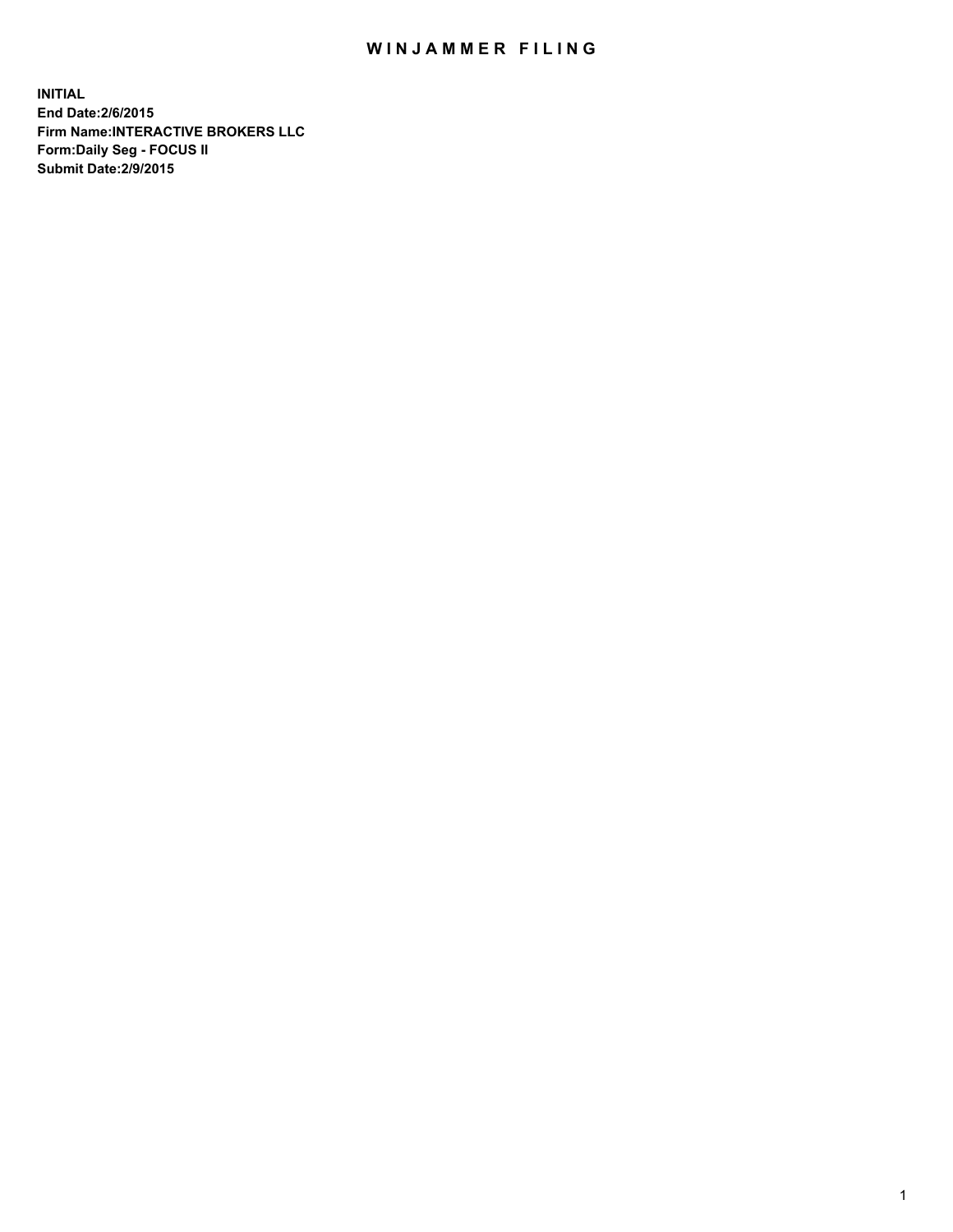## **INITIAL End Date:2/6/2015 Firm Name:INTERACTIVE BROKERS LLC Form:Daily Seg - FOCUS II Submit Date:2/9/2015 Daily Segregation - Cover Page**

| Name of Company<br><b>Contact Name</b><br><b>Contact Phone Number</b><br><b>Contact Email Address</b> | <b>INTERACTIVE BROKERS LLC</b><br><b>Michael Ellman</b><br>203-422-8926<br>mellman@interactivebrokers.co<br>$\underline{\mathbf{m}}$ |
|-------------------------------------------------------------------------------------------------------|--------------------------------------------------------------------------------------------------------------------------------------|
| FCM's Customer Segregated Funds Residual Interest Target (choose one):                                |                                                                                                                                      |
| a. Minimum dollar amount: ; or<br>b. Minimum percentage of customer segregated funds required:% ; or  | $\overline{\mathbf{0}}$<br>0                                                                                                         |
| c. Dollar amount range between: and; or                                                               | 155,000,000 245,000,000                                                                                                              |
| d. Percentage range of customer segregated funds required between:% and%.                             | 00                                                                                                                                   |
| FCM's Customer Secured Amount Funds Residual Interest Target (choose one):                            |                                                                                                                                      |
| a. Minimum dollar amount: ; or                                                                        | $\overline{\mathbf{0}}$                                                                                                              |
| b. Minimum percentage of customer secured funds required:% ; or                                       | 0                                                                                                                                    |
| c. Dollar amount range between: and; or                                                               | 80,000,000 120,000,000                                                                                                               |
| d. Percentage range of customer secured funds required between:% and%.                                | 00                                                                                                                                   |
| FCM's Cleared Swaps Customer Collateral Residual Interest Target (choose one):                        |                                                                                                                                      |
| a. Minimum dollar amount: ; or                                                                        | $\overline{\mathbf{0}}$                                                                                                              |
| b. Minimum percentage of cleared swaps customer collateral required:% ; or                            | $\overline{\mathbf{0}}$                                                                                                              |
| c. Dollar amount range between: and; or                                                               | 0 <sub>0</sub>                                                                                                                       |
| d. Percentage range of cleared swaps customer collateral required between:% and%.                     | 0 <sub>0</sub>                                                                                                                       |
| Current ANC:on                                                                                        | 2,434,700,044 06-FEB-2015                                                                                                            |
| <b>Broker Dealer Minimum</b>                                                                          | 279,270,594                                                                                                                          |
| Debit/Deficit - CustomersCurrent AmountGross Amount                                                   |                                                                                                                                      |
| Domestic Debit/Deficit                                                                                | 4,528,540                                                                                                                            |
| Foreign Debit/Deficit<br>Debit/Deficit - Non CustomersCurrent AmountGross Amount                      | 8,060,150 0                                                                                                                          |
| Domestic Debit/Deficit                                                                                | 0 <sub>0</sub>                                                                                                                       |
| Foreign Debit/Deficit                                                                                 | 0 <sub>0</sub>                                                                                                                       |
| Proprietary Profit/Loss                                                                               |                                                                                                                                      |
| Domestic Profit/Loss                                                                                  | $\overline{\mathbf{0}}$                                                                                                              |
| Foreign Profit/Loss                                                                                   | $\underline{\mathbf{0}}$                                                                                                             |
| Proprietary Open Trade Equity                                                                         |                                                                                                                                      |
| Domestic OTE                                                                                          | <u>0</u>                                                                                                                             |
| Foreign OTE                                                                                           | <u>0</u>                                                                                                                             |
| <b>SPAN</b>                                                                                           |                                                                                                                                      |
| <b>Customer SPAN Calculation</b><br>Non-Customer SPAN Calcualation                                    | 1,128,529,606<br>38,309,805                                                                                                          |
| <b>Proprietary Capital Charges</b>                                                                    |                                                                                                                                      |
| Minimum Dollar Amount Requirement                                                                     | <u>0</u><br>20,000,000 [7465]                                                                                                        |
| Other NFA Dollar Amount Requirement                                                                   | 21,687,449 [7475]                                                                                                                    |
|                                                                                                       |                                                                                                                                      |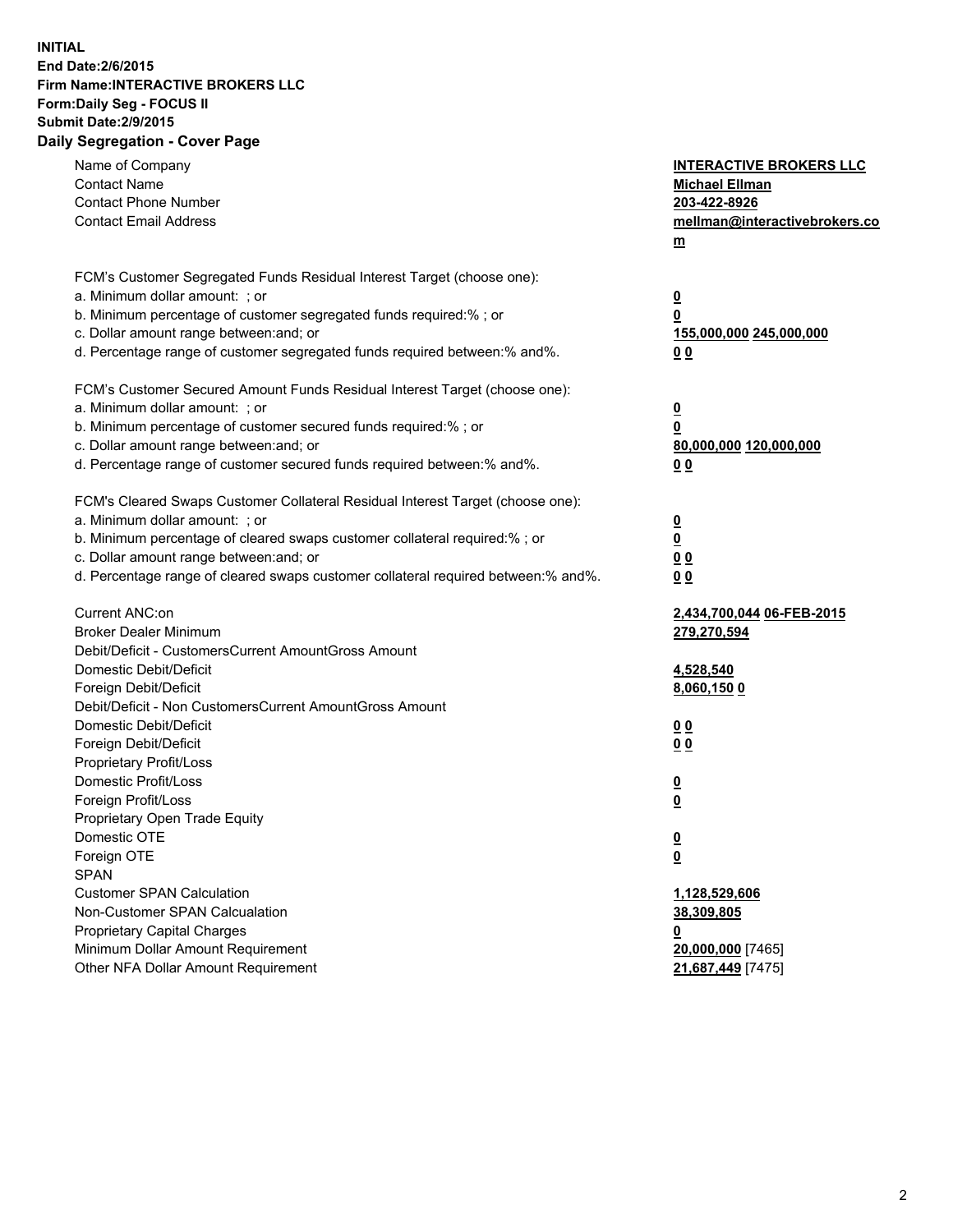## **INITIAL End Date:2/6/2015 Firm Name:INTERACTIVE BROKERS LLC Form:Daily Seg - FOCUS II Submit Date:2/9/2015 Daily Segregation - Secured Amounts**

|     | Dany Ocgregation - Oceanea Annoanta                                                         |                                                |
|-----|---------------------------------------------------------------------------------------------|------------------------------------------------|
|     | Foreign Futures and Foreign Options Secured Amounts                                         |                                                |
|     | Amount required to be set aside pursuant to law, rule or regulation of a foreign            | $0$ [7305]                                     |
|     | government or a rule of a self-regulatory organization authorized thereunder                |                                                |
| 1.  | Net ledger balance - Foreign Futures and Foreign Option Trading - All Customers             |                                                |
|     | A. Cash                                                                                     | 358, 133, 641 [7315]                           |
|     | B. Securities (at market)                                                                   | $0$ [7317]                                     |
| 2.  | Net unrealized profit (loss) in open futures contracts traded on a foreign board of trade   | 10,052,784 [7325]                              |
| 3.  | Exchange traded options                                                                     |                                                |
|     | a. Market value of open option contracts purchased on a foreign board of trade              | 122,678 [7335]                                 |
|     | b. Market value of open contracts granted (sold) on a foreign board of trade                | -37,918 [7337]                                 |
| 4.  | Net equity (deficit) (add lines 1. 2. and 3.)                                               | 368,271,185 [7345]                             |
| 5.  | Account liquidating to a deficit and account with a debit balances - gross amount           | 8,060,150 [7351]                               |
|     | Less: amount offset by customer owned securities                                            | 0 [7352] 8,060,150 [7354]                      |
| 6.  | Amount required to be set aside as the secured amount - Net Liquidating Equity              | 376,331,335 [7355]                             |
|     | Method (add lines 4 and 5)                                                                  |                                                |
| 7.  | Greater of amount required to be set aside pursuant to foreign jurisdiction (above) or line | 376,331,335 [7360]                             |
|     | 6.                                                                                          |                                                |
|     | FUNDS DEPOSITED IN SEPARATE REGULATION 30.7 ACCOUNTS                                        |                                                |
| 1.  | Cash in banks                                                                               |                                                |
|     | A. Banks located in the United States                                                       | 382,748,657 [7500]                             |
|     | B. Other banks qualified under Regulation 30.7                                              | 0 [7520] 382,748,657 [7530]                    |
| 2.  | Securities                                                                                  |                                                |
|     | A. In safekeeping with banks located in the United States                                   | $0$ [7540]                                     |
|     | B. In safekeeping with other banks qualified under Regulation 30.7                          | 0 [7560] 0 [7570]                              |
| 3.  | Equities with registered futures commission merchants                                       |                                                |
|     | A. Cash                                                                                     | $0$ [7580]                                     |
|     | <b>B.</b> Securities                                                                        | $0$ [7590]                                     |
|     | C. Unrealized gain (loss) on open futures contracts                                         | $0$ [7600]                                     |
|     | D. Value of long option contracts                                                           | $0$ [7610]                                     |
|     | E. Value of short option contracts                                                          | 0 [7615] 0 [7620]                              |
| 4.  | Amounts held by clearing organizations of foreign boards of trade                           |                                                |
|     | A. Cash                                                                                     | $0$ [7640]                                     |
|     | <b>B.</b> Securities                                                                        | $0$ [7650]                                     |
|     | C. Amount due to (from) clearing organization - daily variation                             | $0$ [7660]                                     |
|     | D. Value of long option contracts                                                           | $0$ [7670]                                     |
|     | E. Value of short option contracts                                                          | 0 [7675] 0 [7680]                              |
| 5.  | Amounts held by members of foreign boards of trade                                          |                                                |
|     | A. Cash                                                                                     | 103,901,637 [7700]                             |
|     | <b>B.</b> Securities                                                                        | $0$ [7710]                                     |
|     | C. Unrealized gain (loss) on open futures contracts                                         | -1,945,816 [7720]                              |
|     | D. Value of long option contracts                                                           | 122,681 [7730]                                 |
|     | E. Value of short option contracts                                                          | <mark>-37,919</mark> [7735] 102,040,583 [7740] |
| 6.  | Amounts with other depositories designated by a foreign board of trade                      | $0$ [7760]                                     |
| 7.  | Segregated funds on hand                                                                    | $0$ [7765]                                     |
| 8.  | Total funds in separate section 30.7 accounts                                               | 484,789,240 [7770]                             |
| 9.  | Excess (deficiency) Set Aside for Secured Amount (subtract line 7 Secured Statement         | 108,457,905 [7380]                             |
|     | Page 1 from Line 8)                                                                         |                                                |
| 10. | Management Target Amount for Excess funds in separate section 30.7 accounts                 | 80,000,000 [7780]                              |
| 11. | Excess (deficiency) funds in separate 30.7 accounts over (under) Management Target          | 28,457,905 [7785]                              |
|     |                                                                                             |                                                |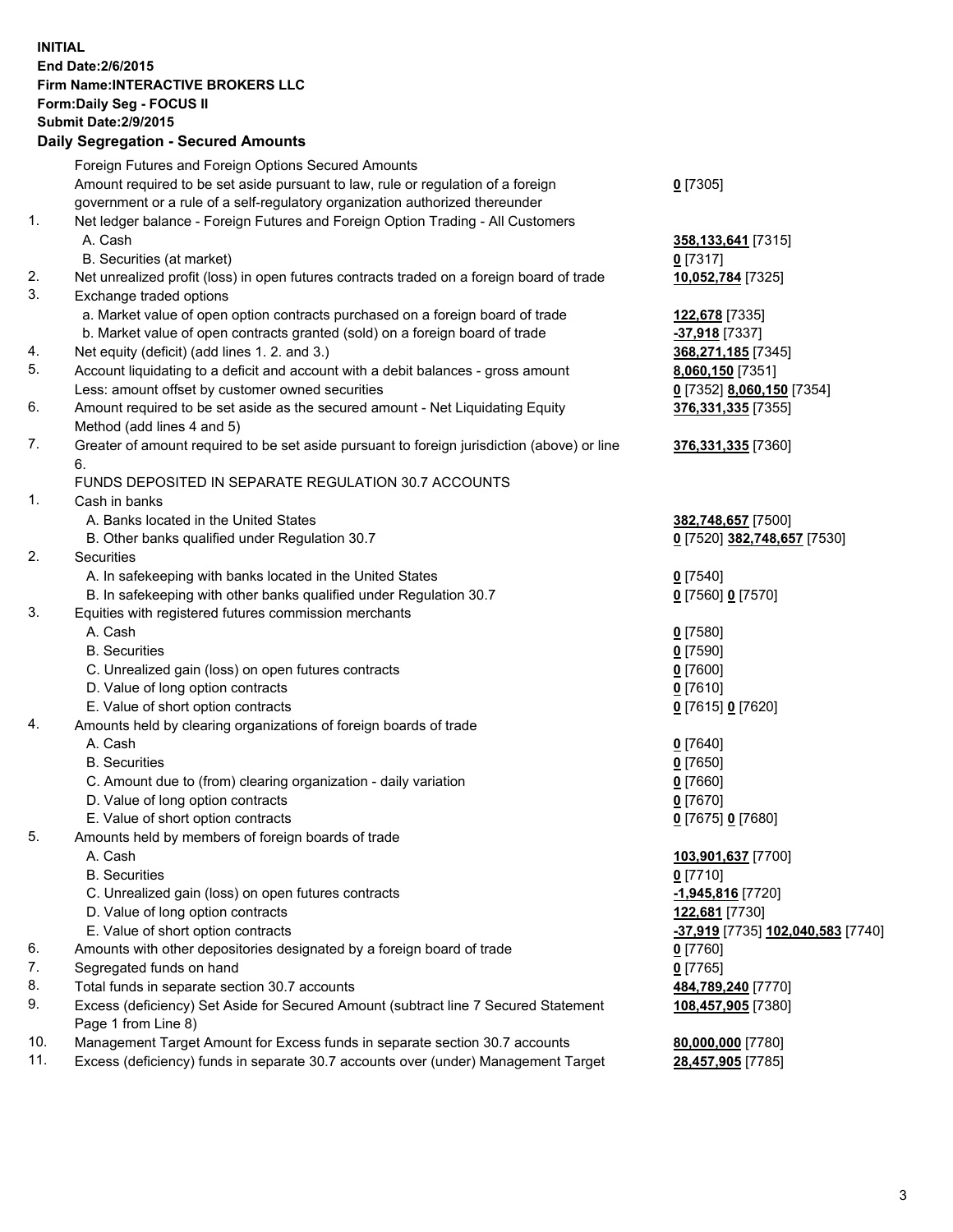**INITIAL End Date:2/6/2015 Firm Name:INTERACTIVE BROKERS LLC Form:Daily Seg - FOCUS II Submit Date:2/9/2015 Daily Segregation - Segregation Statement** SEGREGATION REQUIREMENTS(Section 4d(2) of the CEAct) 1. Net ledger balance A. Cash **2,432,056,924** [7010] B. Securities (at market) **0** [7020] 2. Net unrealized profit (loss) in open futures contracts traded on a contract market **32,026,758** [7030] 3. Exchange traded options A. Add market value of open option contracts purchased on a contract market **132,383,347** [7032] B. Deduct market value of open option contracts granted (sold) on a contract market **-208,640,263** [7033] 4. Net equity (deficit) (add lines 1, 2 and 3) **2,387,826,766** [7040] 5. Accounts liquidating to a deficit and accounts with debit balances - gross amount **4,528,540** [7045] Less: amount offset by customer securities **0** [7047] **4,528,540** [7050] 6. Amount required to be segregated (add lines 4 and 5) **2,392,355,306** [7060] FUNDS IN SEGREGATED ACCOUNTS 7. Deposited in segregated funds bank accounts A. Cash **339,519,427** [7070] B. Securities representing investments of customers' funds (at market) **1,312,801,139** [7080] C. Securities held for particular customers or option customers in lieu of cash (at market) **0** [7090] 8. Margins on deposit with derivatives clearing organizations of contract markets A. Cash **13,430,301** [7100] B. Securities representing investments of customers' funds (at market) **100,020,138** [7110] C. Securities held for particular customers or option customers in lieu of cash (at market) **0** [7120] 9. Net settlement from (to) derivatives clearing organizations of contract markets **299,787** [7130] 10. Exchange traded options A. Value of open long option contracts **1,621,815** [7132] B. Value of open short option contracts **-12,590,510** [7133] 11. Net equities with other FCMs A. Net liquidating equity **-21,133,110** [7140] B. Securities representing investments of customers' funds (at market) **853,103,583** [7160] C. Securities held for particular customers or option customers in lieu of cash (at market) **0** [7170] 12. Segregated funds on hand **0** [7150] 13. Total amount in segregation (add lines 7 through 12) **2,587,072,570** [7180] 14. Excess (deficiency) funds in segregation (subtract line 6 from line 13) **194,717,264** [7190] 15. Management Target Amount for Excess funds in segregation **155,000,000** [7194]

16. Excess (deficiency) funds in segregation over (under) Management Target Amount Excess

**39,717,264** [7198]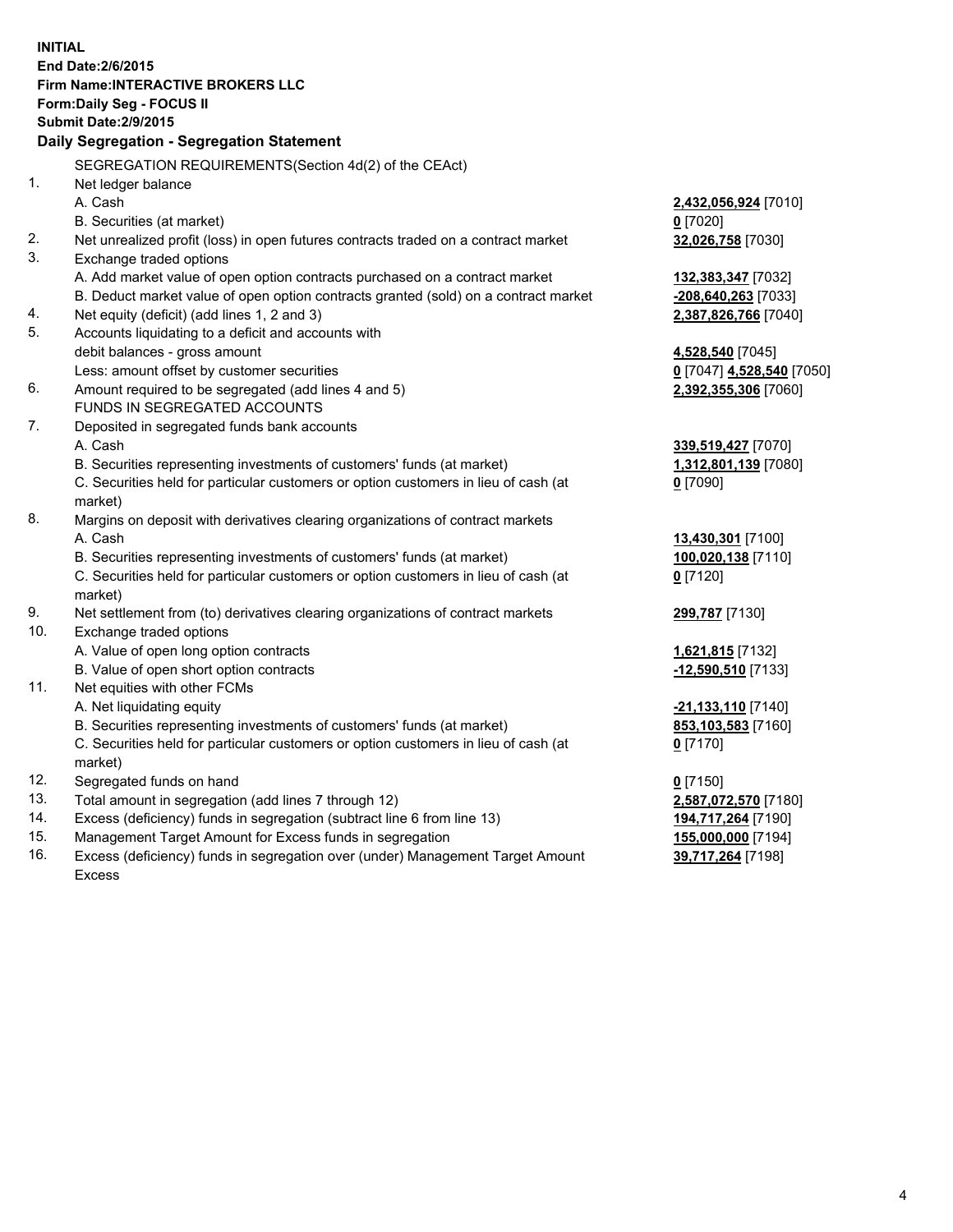## **INITIAL End Date:2/6/2015 Firm Name:INTERACTIVE BROKERS LLC Form:Daily Seg - FOCUS II Submit Date:2/9/2015 Daily Segregation - Supplemental**

| $\blacksquare$ | Total gross margin deficiencies - Segregated Funds Origin                              | 485,080 [9100] |
|----------------|----------------------------------------------------------------------------------------|----------------|
| $\sim$         | Total gross margin deficiencies - Secured Funds Origin                                 | 24,479 [9101]  |
| $\blacksquare$ | Total gross margin deficiencies - Cleared Swaps Customer Collateral Funds Origin       | $0$ [9102]     |
| $\blacksquare$ | Total gross margin deficiencies - Noncustomer and Proprietary Accounts Origin          | $0$ [9103]     |
| $\blacksquare$ | Total number of accounts contributing to total gross margin deficiencies - Segregated  | 13 [9104]      |
|                | Funds Origin                                                                           |                |
| $\blacksquare$ | Total number of accounts contributing to total gross margin deficiencies - Secured     | 4 [9105]       |
|                | Funds Origin                                                                           |                |
| $\blacksquare$ | Total number of accounts contributing to the total gross margin deficiencies - Cleared | 0 [9106]       |
|                | Swaps Customer Collateral Funds Origin                                                 |                |
| $\blacksquare$ | Total number of accounts contributing to the total gross margin deficiencies -         | $0$ [9107]     |
|                | Noncustomer and Proprietary Accounts Origin                                            |                |
| ۰              | Upload a copy of the firm's daily margin report the FCM uses to issue margin calls     |                |
|                | which corresponds with the reporting date.                                             |                |

02.06.2015 Commodity Margin Deficiency Report.xls